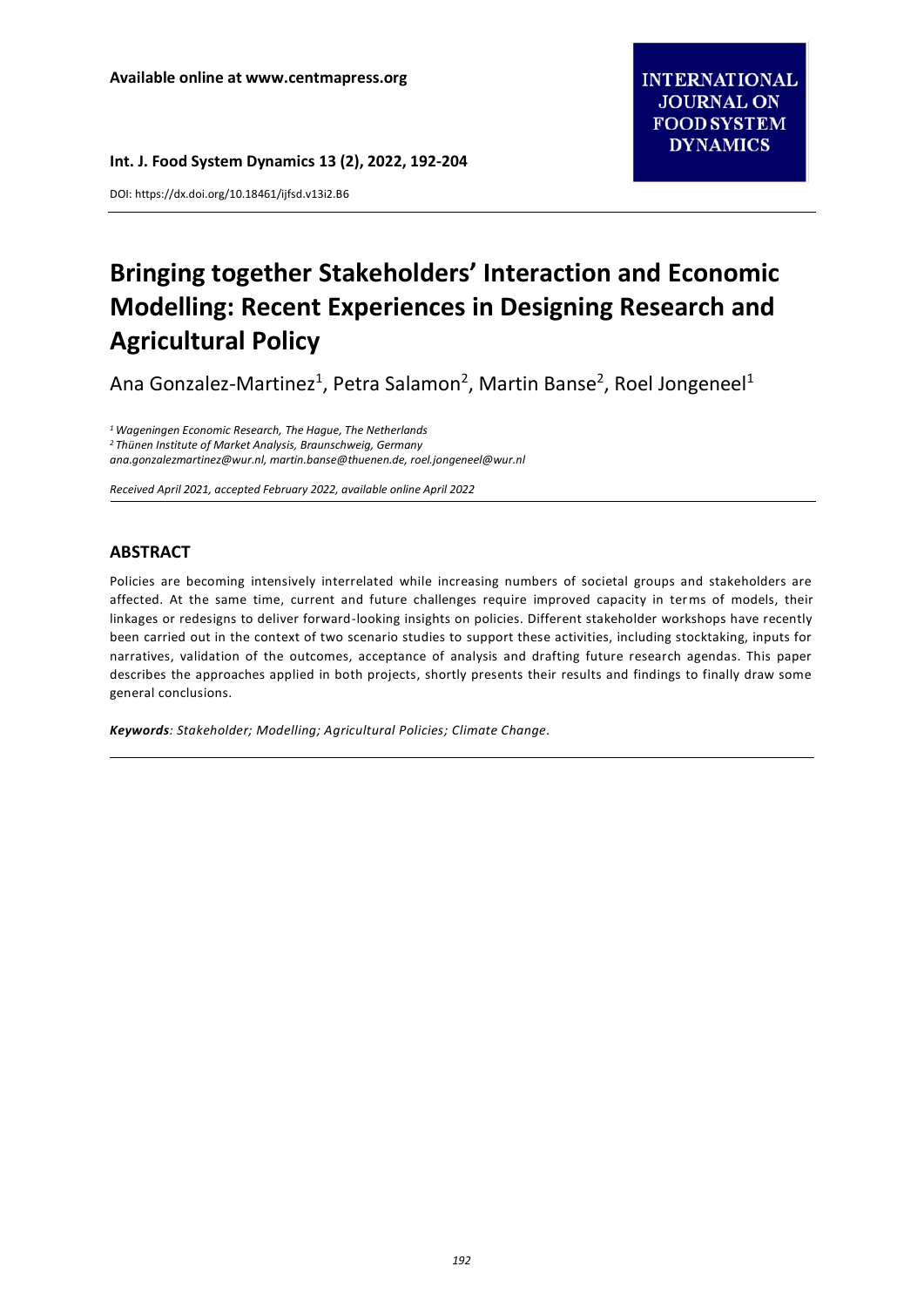# **1 Introduction**

In the recent past, policy assessments in the area of agri-food that are based on simulation results of applied quantitative models have become increasingly popular. This interest for evidence-based policy-making reflects the fact that policies are becoming intensively interrelated while at the same time a broader range of societal groups and stakeholders are being affected by public interventions. As one can imagine, the more complex (and cross-cuting) a policy becomes, the more difficult it is to assess its consequences since there is a larger number of interactions and trade-offs that need to be considered. These challenges are not different to those that happen in other fields such as resource management, in which participatory research and participatory modelling has been extensively applied (van Eeten, 2002; Hare et al., 2003; Mendoza and Prabhu, 2006). Contributions such as Basco-Carrera et al. (2017) even go one step further and propose to follow a collaborative modelling approach in which participation and cooperation are taken as conditioning factors.

Coming back to the policy-making process related to the agri-food field, understanding the implications of current and future agricultural challenges requires the improvement of existing capacities in terms of the coverage and (re)design of the available modelling tools and their linkages in order to deliver relevant forward looking insights. When thinking about capturing the key interests and priorities of those that could be potentially affected by the implemented policies, as well as having a better overview of the existing trade-offs among the parties involved, participatory modelling aproaches appear to be as a crucial element in this task. As an illustration of the use of participatory stakeholder workshops, we refer to recent experiences that combined scenario simulations and stakeholder workshops in order to generate useful political solutions to a given set of policy questions related to agricultural policy.

More specifically, this article refers to the EU-funded project 'Support for Policy Relevant Modelling of Agriculture (SUPREMA)'.<sup>1</sup> In the context of this project aiming at identifying future directions for agricultural modelling, three stakeholder workshops were conducted. The first one defined the needs and challenges for model development and set the key priorities, the second one focused on the definition of detailed narratives for medium-term EU Common Agricultural Policy (CAP) instruments and long-term climate change mitigation policies to test the modelling tools that were improved or linked in the course of the project, while the third one captured the stakeholders' feedback on the outcomes of the narratives and took stock of future research requirements. The list of stakeholders invited to the mentioned workshops covered a broad range of societal actors: policy community, businesses in the value chain including farmers, the scientific community, civil society and Non-governmental Organisations (NGO) among others.

The second group of stakeholder workshops that are considered in this contribution were organised within the project 'Scenario study on future directions for the development of Dutch agriculture in 2050' which supported the discussion of the Dutch 'Climate Table for agriculture and land use'.<sup>2</sup> First of all, all the members of the Climate Table were involved in the definition of several packages of mitigation measures that were formulated in terms of reduction of greenhouse gas emission, ammonia emission, and nitrate- and phosphate-leaching and run-off. In a second stage of the project, they were confronted with the simulated economic, social and environmental outcomes regarding the consequences of the potential implementation of the mitigation packages previously defined. Several rounds of expert workshops were organised in order to identify and further refine the parameter values that were used to populate the simulation models applied in this study, as well as creating ownerships of the results.

In a nutshell, the aim of this article is to provide concrete evidence on how the different stages of the economicmodelling process in the area of agri-food, e.g. definition of the narratives, model design, validation of the outcomes, etc., can benefit from an active interaction with stakeholders. In doing so, it builds on recent sucessful experiences in designing research and agricultural policy at both national and EU level. Popularising this type of participatory modelling appraoch in the agricultural field is highly relevant in view of the current discussion about policy items such as the EU Farm to Fork and Biodiversity strategies which eventually will affect a variety of stakeholders (farmers, consumers, etc.) who might have conflicting interests and/or express their 'rejection' to the implemented legislation.

After this introduction, the layout of this article is a as follows. Section 2 relies on existing literature and provides general considerations regarding stakeholder workshops, focusing on the advantages and challenges identified so far. Section 3 elaborates on the different stakeholder workshops that were carried out in the context of the two mentioned projects.

 $\overline{a}$ 

 $^1$  The reader is referred to Gonzalez-Martinez et al. (2021a) for an overview of the findings of the SUPREMA in terms of priorities for agricultural modelling, and further discussion on model linkages.

<sup>&</sup>lt;sup>2</sup> The main outcomes of this project are presented in Gonzalez-Martinez et al. (2021b).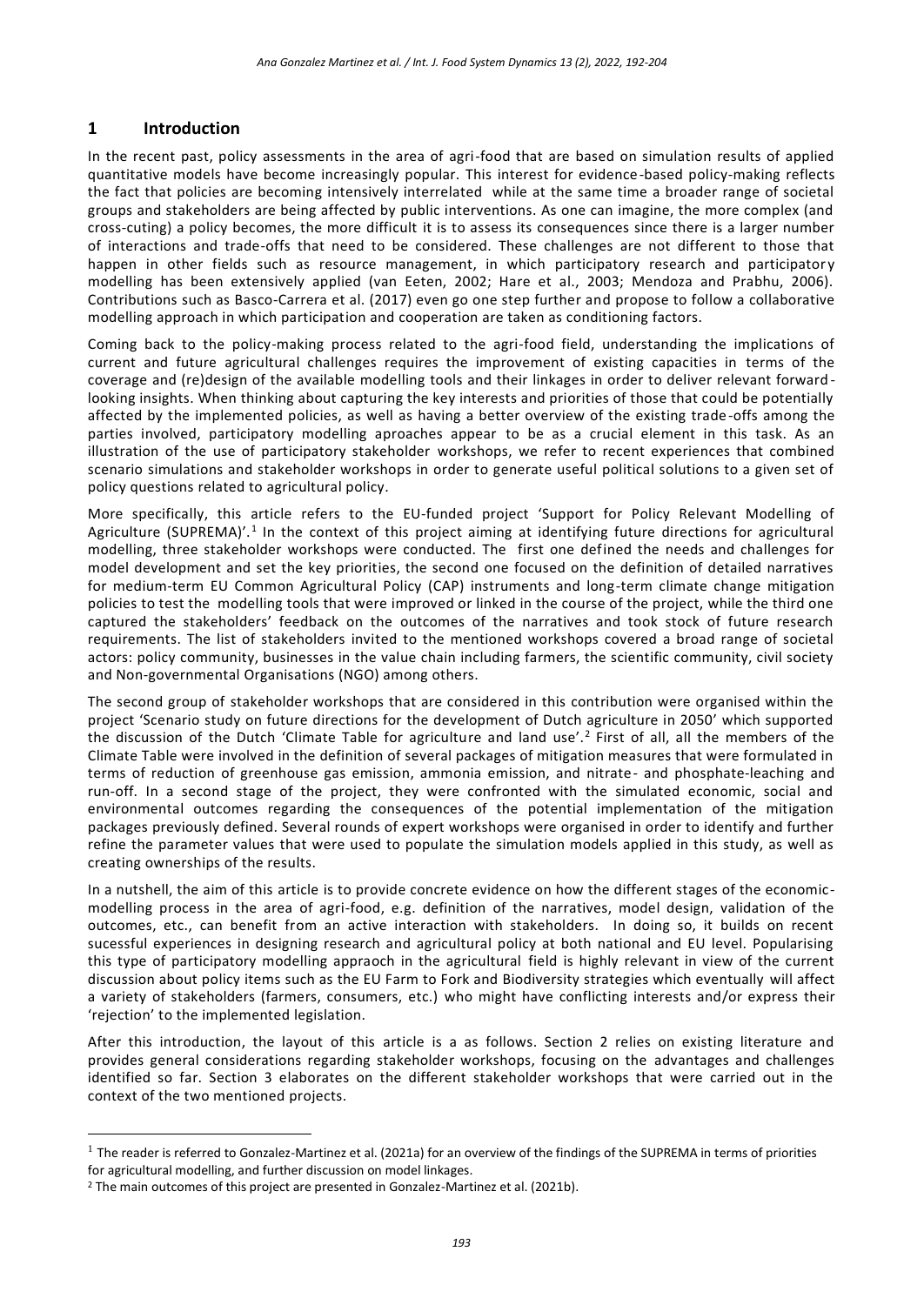Further discussion of the findings of this article is provided in Section 4, while Section 5 provides some concluding remarks.

## **2 Stakeholder involvement as a tool to generate input in participatory processes**

It has been more than two decades since Geurts and Joldersma (2001) pointed out that the use of traditional formal modelling approaches has limited impact on the policy-making process when searching for solutions to complex issues. As a possible way forward, Geurts and Joldersma (op. cit.) propose supplementing scientific insights with subjective information provided by the all those who are affected by the problem under consideration, as well as improving the communication among them. In other words, stakeholder participation can facilitate the learning process of the participants by providing them with a better understanding of the characteristics and interactions that are present in the system or related to a given policy problem. At the same time, stakeholder participation contributes to identifying the potential effects of policy measures or solutions to a specific problem under consideration (see, Voinov and Bousquet, 2010).

Focusing on the management of natural resources and risks, Hedelin at al. (2017) emphasise that sustainable development requires stakeholder participation. These authors suggest that the intended stakeholder participation can be operationalised by means of participatory modelling. In general terms, participatory modelling describes an iterative and interactive process in which the participation of the relevant stakeholders is supported by the outcomes of models and communication instruments. Moreover, Barreteau et al. (2010) also highlight the potential of participatory approaches to avoid encountering 'disappointed' stakeholders, researchers and policy-makers. In this sense, informing all of them what is expected from their participation at the very beginning of the decision or policymaking process is key.

Drawing attention to the different methods for participatory modelling, stakeholder workshops are special forms of stakeholder dialogues in participatory approaches intending to provide information or to consult affected population groups (Völker et al., 2018). They may differ according to their participation and overall aim (ibid), namely to provide information, to capture opinions, to gain information or to assess experiences of the stakeholders, so that, directly or indirectly stakeholders are involved. Plans and solutions can jointly be developed and implemented. Problem-oriented dialogues are usually held in cases of critics or loses of credibility (Leitschuh-Fecht and Bergius, 2007) while strategy-oriented ones are mostly ongoing processes in order to be able to plan actions (Leitschuh-Fecht and Bergius, 2007). Project-related dialogues often involve various stakeholders during the entire process (Leitschuh-Fecht and Bergius, 2007; Litschel and Schramm, 2010). Stakeholder workshops form involvements which also enable common learning through the thematic discussions and elaborations so that repeated meetings can be used in negotiations processes (Schramm, 2012). Often actors from politics and administration, non-governmental organisations and different types of companies, experts and scientists as well as consumers and citizens are included (Schramm, 2012). Thus, diverting perspectives and needs, as well as differentiated knowledge of the problem at hand come together as various stakeholders bring their specific expectations and their individual expertise along contributing in observational, advisory, and decision-supporting ways (Litschel and Schramm, 2010). Organisation and structure of the workshops often follow different routes depending on the questions considered and the groups involved.

In general, stakeholder involvement may promote acceptance and transparency (Völker, et al. 2018), while the exchange on information and results may increase credibility and minimize room for possible criticism (Litschel and Schramm, 2010). In addition, local knowledge and commitment are captured when using this participatory approach (Völker, et al. 2018). Thereby, potentially different interests and areas of tension may be addressed and empirically assessed in research (Schramm, 2012) and direct and real reactions of stakeholders can be observed and included in further project design. Simple transmission of decisions may act in a counterproductive manner (Litschel and Schramm, 2010), while stakeholder workshops can be converted into networks of stakeholder groups benefiting all by long-term future collaborations (Schramm, 2012) as well as from 'crossactors' cooperation (ibid). Different groups, actors, economic sectors or scientific disciplines are all affected and, therefore, required to find joint solutions to deal with challenges and divers demands, expectations, and interests.

Moreover, formal normative processes may be supported by stakeholder-involvement workshops. In this regard, OECD (2012) advices that 'governments should co-operate with stakeholders on reviewing existing and developing new regulations' - whereas they should engage all relevant stakeholders in the process maximising effectiveness of information and making all relevant material available according to needs of those affected and cooperate with them in (re)designing regulations. OECD (op. cit.) also states that a 'public participation of stakeholders […] can help governments understand citizens' and other stakeholders' needs and improve trust in government'. Apart from that, stakeholder engagement in regulatory processes provides expertise, perspectives,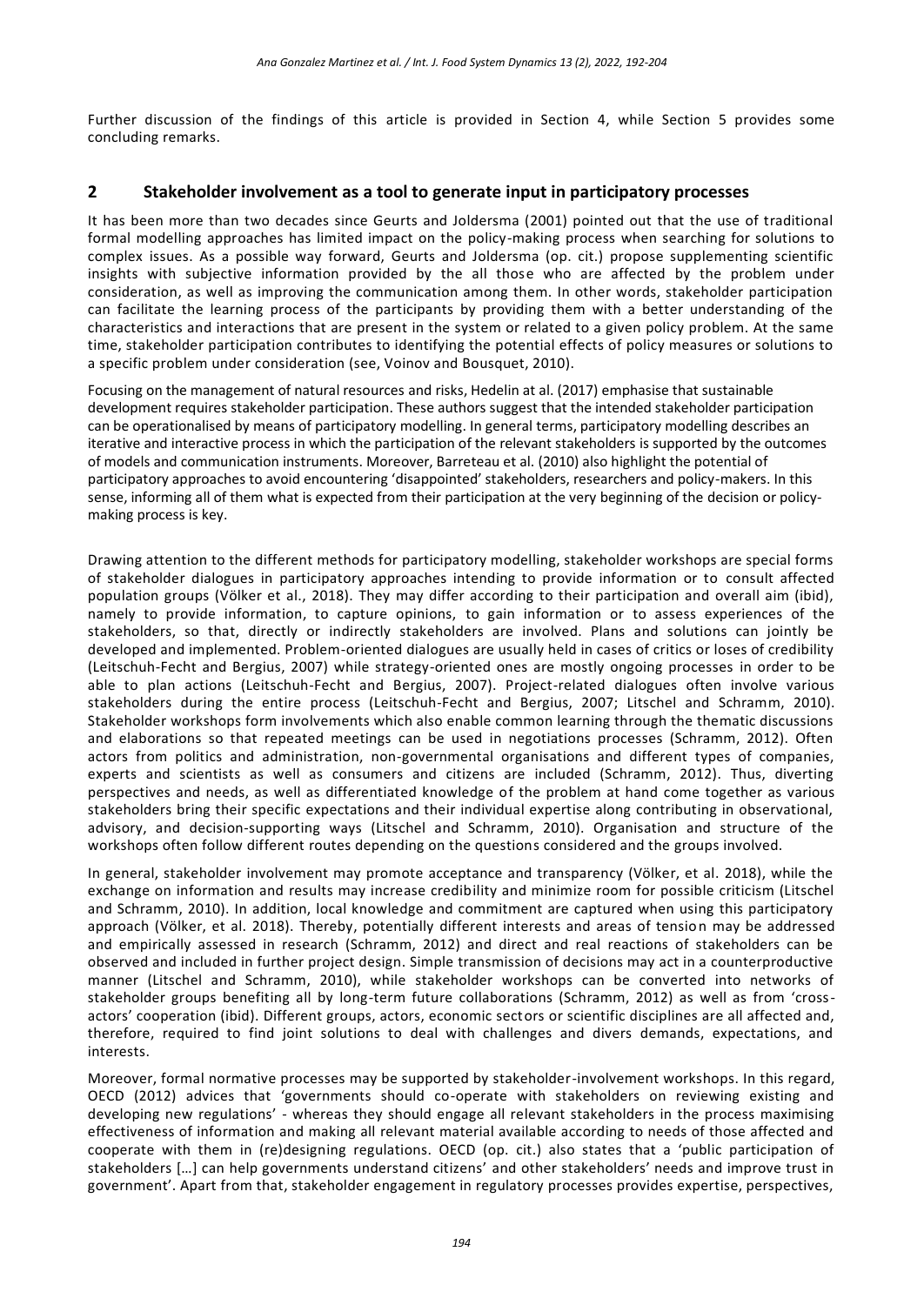and ideas for alternative actions and helps to balance opposing interests, to identify unintended effects and practical problems, to provide a quality check on assessments, to identify and facilitate interactions between different regulations (OECD, 2017). Stakeholder engagement can increase compliance with the regulation as stakeholders may adjust to changes more easily if these are announced with sufficient time and input by stakeholders themselves to overcome challenges. Stakeholder involvement may render a kind of shared ownership of outcomes which may motivate compliance.

Nevertheless, stakeholder workshops as an active form of participation are not an approach exempt from challenges which arise in relation to their complexity and their required efforts. Compared to surveys, increased resources are often needed (Schramm, 2012), both in planning and in implementation to be balanced by worthwhile benefits (Völker et al., 2018). Certain stakeholder groups may assert their particular interests above other interests if only stakeholders with greater influence are given a voice while other interests a re suppressed, and thus, exerting negative impacts. Public interests in the problems might be limited and, therefore, no useful output might be delivered (Völker et al., 2018). Another disadvantage may lie in the small number of people invited, their selection process, and in their accessibility, especially in repeated meetings. It may also happen that stakeholders are affected but have not expressed any interest or are wrongly excluded (Litschel and Schramm, 2010).

With respect to formal regulatory processes one has to ensure that stakeholder engagement is not perceived as a replacement for formal procedures in a representative democracy. Risks are relatively pronounced in the case of to stakeholder involvements which are captured by 'pressure groups' pursuing their interest in an unbalanced way. The difficulties in reaching certain stakeholder groups and the wider society are also a challenging aspect of this approach. Moreover, the engagement of stakeholders may be timed too late, namely when the actual decision has already been made and options for further changes are limited. Further risks cover frequent involvements, insufficient information, or very low reflection inputs in the final outcomes (OECD, 2017). More recently, Adams et al. (2021) also indicate that participatory modelling promotes stakeholder engagement for tailoring models better to the specific policy context and the decision-making process under consideration. In their view, participatory models create room for the redistribution of expertise among those who are engaged in the policy-making process.

The existence of specific challenges in case of controversies regarding the design of upcoming regulations prove the value of stakeholder involvement. Here the involvement of stakeholders may enable balancing trade-offs between different effects and interest groups. As pointed out by OECD (2020), initiatives may apply a random selection of participants to ensure representation of larger population groups to avoid disproportional influence of certain interests. The OECD (op. cit.) reflects in detail on possible approaches to solve such problems as for example, 'problem-solving (where policies are re-designed in an attempt to accommodate the different values at stake) and deliberation (where stakeholders discuss why certain values are important in an attempt to clarify and potentially resolve value conflicts). These concerns regarding the approapiate selection for a participatory approach are not a new issue in the literature and have already been discussed by Hare et al. (2003). More specifically, the level of involvement of the stakeholders and the scale at which the actions are supported constitute important elements to be taken into account when designing participatory process. Hare et al. (2003) also suggest other key factors that should be considered in the design such as the goals of the project, the democratic participatory goals, the power structures in place, the number of stakeholders, as well as the normative beliefs of the researchers involved. Along the same lines, a systematic review of the available methods at hand for modellers and stakeholders when pursuing participatory modelling is also provided by Voinov et al. (2018). These authors highlight that the type of method selected for participatory modelling is in practice quite often related to the experience and expertise of the modellers. Therefore, the authors encourage modellers to consider all potential participatory modelling approaches in order to select the most suitable one for their specific context.

## **3 Recent examples of stakeholders' interaction in economic modelling**

 $\overline{a}$ 

#### **3.1 SUPREMA workshops to capture input and feedback to model scenarios and define needs for future directions for agricultural modelling**

The EU-funded project SUPREMA aimed at improving the capacity of current models, connecting or redesigning them to deliver empirical evidence on increasing varieties of policy objectives, and also to explore future directions for agricultural modelling in light of future needs.<sup>3</sup> Where possible SUPREMA sought to close the gaps

<sup>3</sup> Details can be found at the SUPREMA website: [https://www.suprema-project.eu/.](https://www.suprema-project.eu/) The specific project reports that focus on the outcomes of stakeholder workshops are D1.1, D1.2, D1.4 and D1.8.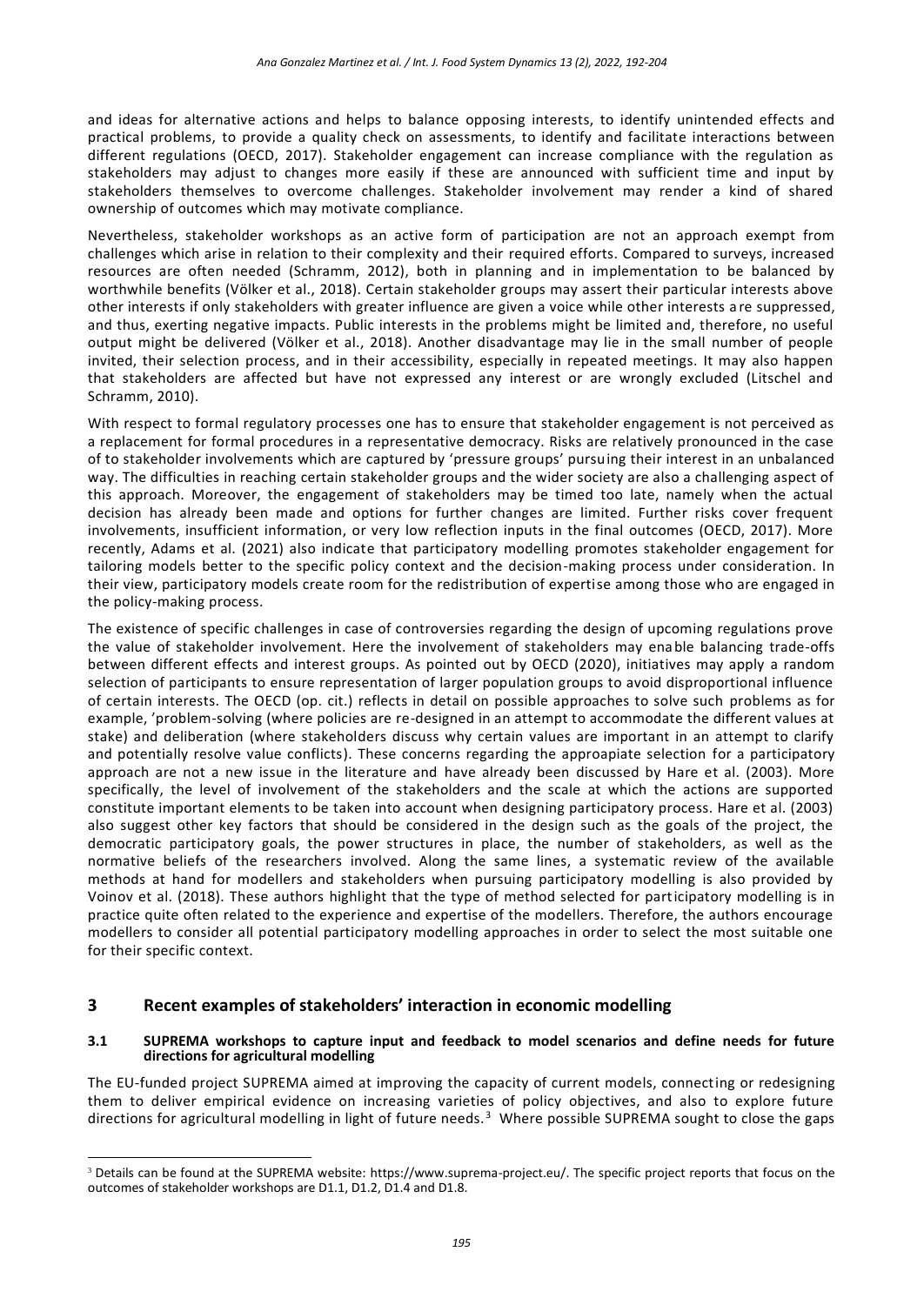between expectations and the actual capacity of models with current resources to deliver relevant policy analysis and to identify gaps for further research. The SUPREMA model family includes 'core models' a lready used in European impact assessments in agriculture, trade, climate and bioenergy policies.<sup>4</sup> In a number of scenarios, linkages between different models and limited model improvements were to test the current possibilities of the SUPREMA toolbox (see, also, Gonzalez-Martinez et al., 2021b).

## *3.1.1 Set-up of SUPREMA workshops*

 $\overline{a}$ 

During the project, three stakeholder workshops were conducted in order to capture the views and input of the relevant stakeholders. They participated in identifying challenges and needs of anticipated future policy support and requirement for model-based policy analysis in a first workshop (see, for further details, Salamon et al. (2018a). In a second workshop, they were involved in defining the narratives for the scenarios to test the ability of the SUPREMA toolbox (see, also, van Leeuwen et al., 2019a). Finally, in the third workshop, they validated draft outcomes and improvements in order to help phrasing future research prospects beyond the scope of SUPREMA (see, Salamon et al. (2020a) for further details).

In the three workshops, similar stakeholder groups were addressed. The invited stakeholders covered a broad range of societal actors: policy community, businesses in the value chain including farmers, the scientific community, civil society and NGOs among others. Stakeholders were not involved in a regulatory process where they might be directly affected by the decisions or its implementation schemes although policies were discussed during the process. Instead, stakeholders were involved in the process of gaining additional insights into different subjects where the stakeholders may have broader knowledge, where they could be involved in preparing of decisions, where they could seek additional knowledge to support their own decisions or where they could be affected by decisions of others.

All workshops took place in Brussels between 2018 and 2020. The first workshop was organised back -to-back with an AGMEMOD workshop on 'Medium-term development of agri-food markets in EU Member States' a with a number of European market experts involved. For each stakeholder group under consideration a lists of likely participants was compiled and invitations were sent out. However, for the first workshop a focus was on Brussels-based stakeholders and experts from the back-to-back workshop. The invitations and two reminders were issued per mail. Invitations to participate were turned down giving reasons of timing or limited/unavailable experiences with models and their outcomes. Positive were personal relations and the back to back workshop minimizing travel time. When stakeholders declined participation the respective list was extended. At the second and third workshop additional efforts were invested in order to ensure a sound regional distribution of participants, including reimbursement of travel costs. Between 60 to 120 likely participants were invited while actually 30 and 35 participated.

The stakeholder workshops were organised in an interactive way and covered most part of a working day. In all workshops an introduction explained either the project or draft outcomes, and finally, a wrap-up provided first conclusions. The remaining time of the workshops consisted of interactive parts that were specific for each workshop.

For example, the first workshop included a session to define future challenges and needs for the agri-food systems by writing topics on cards on different flipcharts. Another session consisted of three stakeholder group discussions on challenges, needs, and shortcomings of the current model outcomes on: (i) a global perspective covering climate change, sustainable development goals (SDGs) and resource constraints; (ii) market and value chain perspective with international integration, supply chain, societal concerns and ethical issues; and (iii) a farming perspective with adaptation, mitigation and adoption of new technologies. Additional inputs were gathered in a running world café to identify challenges and needs, followed by another session to prioritise needs and challenges by limiting the selected points.

The interactive elements organised for the purpose of the second workshop included presentations with para llel discussions in separate groups and cards on flip charts to define the narratives on: (i) baselines including alignment of assumptions across models; (ii) a medium-term CAP related scenario; and (iii) a long-term climate change mitigation scenario.

In terms of the third workshop, presentations on selected draft results of the baseline and the two scenarios

<sup>4</sup> The SUPREMA suite of models includes the General Equilibrium Computable (GCE) MAGNET model [\(https://www.magnet](https://www.magnet-model.org/)[model.org/\)](https://www.magnet-model.org/) and the following Partial-Equilibrium (PE) models: GLOBIOM

[<sup>\(</sup>https://iiasa.ac.at/web/home/research/GLOBIOM/GLOBIOM.html\)](https://iiasa.ac.at/web/home/research/GLOBIOM/GLOBIOM.html); CAPRI (https://www.caprimodel.org/dokuwiki/doku.php); AGMEMOD [\(https://agmemod.eu/\)](https://agmemod.eu/); MITERRA-Europe

[<sup>\(</sup>http://content.alterra.wur.nl/Webdocs/PDFFiles/Alterrarapporten/AlterraRapport1663.1.pdf\)](http://content.alterra.wur.nl/Webdocs/PDFFiles/Alterrarapporten/AlterraRapport1663.1.pdf); IFM-CAP

[<sup>\(</sup>https://op.europa.eu/en/publication-detail/-/publication/13480ce0-803e-4ec4-9f88-24d44d565eab/language-en\)](https://op.europa.eu/en/publication-detail/-/publication/13480ce0-803e-4ec4-9f88-24d44d565eab/language-en).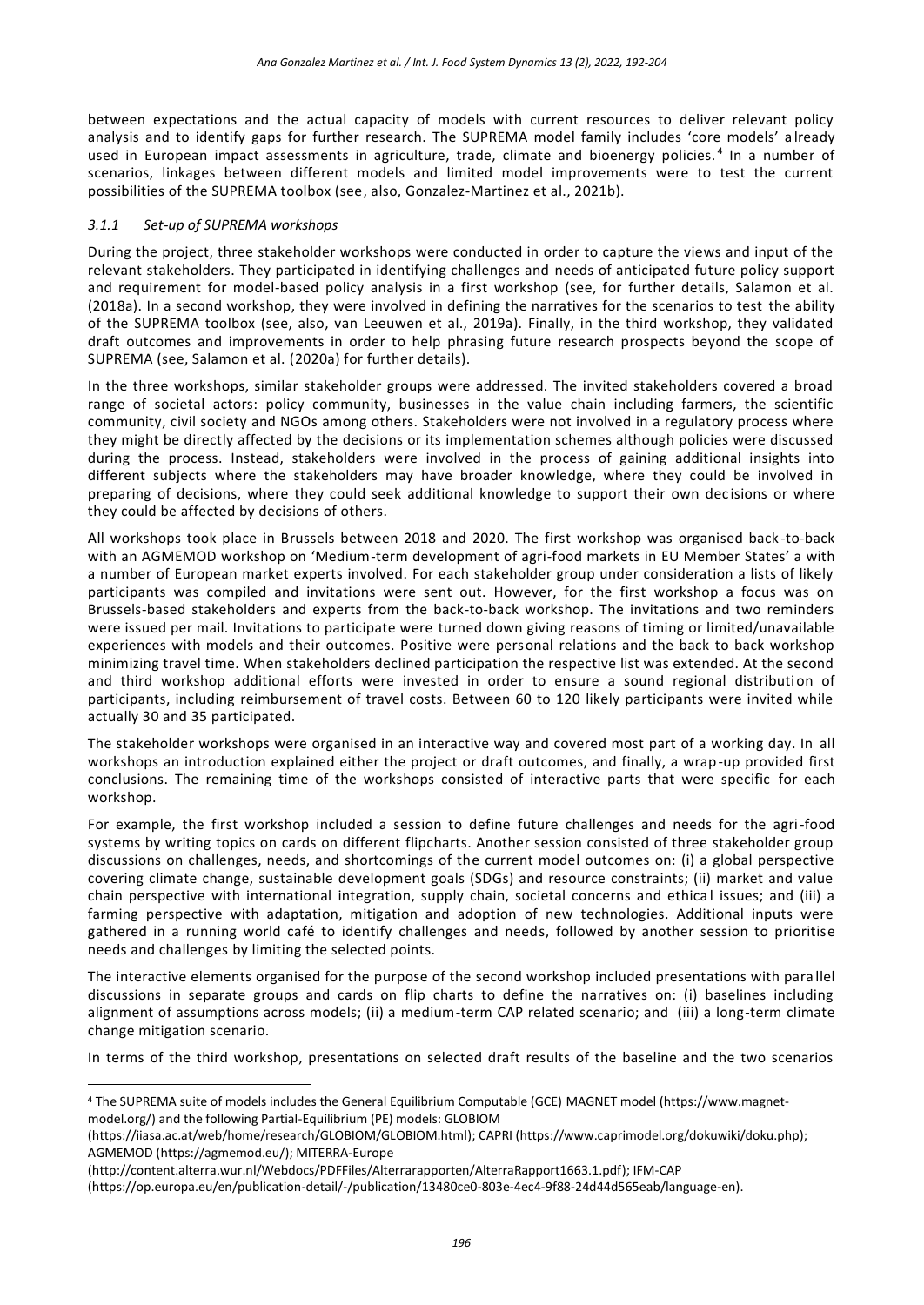followed by questions of attendees, interactive sessions in two parallel groups on flip charts addressing topics such as whether relevant questions are covered, what additional improvements would be required, which caveats would be seen and which future needs should be covered, etc. Subsequently, a presentation was organized to share first insights regarding the conducted model improvement and linkages accompanied by content related questions from the participants. The final interactive element included in this workshop was a world café seeking for responses to questions: 'What is the way ahead? Where are we, what do we need and what is missing?'. More spefically, this world café was organised around separate posters covering the following issues: (i) farmers' decisions and their reactions to a changing environment; (ii) is the demand side adequately reflected?; (iii) supply chain - what is missing?; (iv) are SDGs addressed efficiently?; and (v) testing on CAP and climate change policies - what are we missing?

In terms of the general organisation of these workshops, it is important to mention that they were conducted under the Chatham-House rule with no recording taking place. Alternatively, a moderator and several rapporteurs were allocated for each discussion. The moderators and rapporteurs were given detailed instructions, with rapporteurs taking notes of the different discussions and preparing overviews of the discussion. All written contributions were also photographed. Notes on oral contributions were compiled too.

Overall, the SUPREMA toolbox has shown by a number of medium-term and long-term scenario analyses a presentation was organised including linkages between different models and limited model improvements the current possibilities to analyse policy options and support policy decisions by quantitative analysis. In particular, the stakeholders participated in the whole process by identifying challenges and needs in future requirements of model-based policy analysis, by defining the narratives to test the modelling capacities of the SUPREMA toolbox and finally, by validating outcomes and improvements in order to help phrasing future research prospects with respect to the challenges going beyond the scope of SUPREMA.

### *3.1.2 Selected Outcomes*

Content-wise, the outcomes of the different workshops are shortly presented in this section. To begin with, four general considerations with respect to the models were drawn. First of all, data requirements of models are, in general, high while scarcity of information and its quality is apparent. Therefore, modellers have to be flexible in their data use but model linkages require harmonisation and alignment. A joint data strategy is required reflecting new data sources, availabilities and data access. The second consideration is that continuous efforts will have to be put on maintenance of models to keep them up-to-date and ready to use in case of upcoming new policies. Thirdly, model linkages are perceived as a strong option to capture interactions between agriculture, trade, climate and related policies and to cover impacts in terms of economic, social and environmental dimensions. Increased complexity requires new linkages with additional types of approaches like biophysical models, mixed-method approaches as well as household models. Harmonisation of outcomes is a core requirement and considered as an area for further research. Due to limitations in harmonisation processes a better communication of differences is crucial. The fourth 'lesson learnt' is that an improved communication between modellers and stakeholders in an easy understandable way is strongly emphasised. Both, the definition and the implementation of scenarios as well as the treatment of their outcomes, need careful handling and communication which might required further efforts and resources.

In terms of the topics that require additional efforts in future research, the stakeholders pointed out several topics that according to their views were not sufficiently explored. Firstly, they indicated that policy measures and implementation schemes are a key for model-based policy assessment comprising a wide field of policies from SDGs over trade policies, CAP implementation schemes in the European 'Farm to Fork' strategy and the 'Green Deal', from the EU budget and rural policies to climate change policies (Paris Agreement). Nevertheless, these are not the only policies that affect the agri-food sector. Therefore, all policies should adapt to a changing environment which, in turn, induce required adjustments in the modelling tools. Monitoring likely changes for preparatory ex-ante impact assessments is also important so that models can be prepared and linked accordingly. Moreover, the participants indicated that in most models, individual behaviour of farmers and their adoption of policies together with the farmers' heterogeneity across the EU is not being fully considered. Therefore, understanding farmers' behaviour is important to adequately reflect the uptake of measures, risk management tools or technologies. Additionally, investment decisions, structural changes and diversification should be improved. Links between farming, biodiversity and performance indicators are needed. Bottom-up approaches like agent-based modelling or integration of decision-making units into models may lead to further insights.

The participants also pointed out that at present, consumers are represented mostly by homogenous behaviour and products. Differentiation of consumer groups may allow to depict health needs and diverting ethical beliefs while differentiation of food quality would enable a reflection of preferences for organic products, requests for higher animal welfare and different types of footprints. A link to health-related consequences may better reflect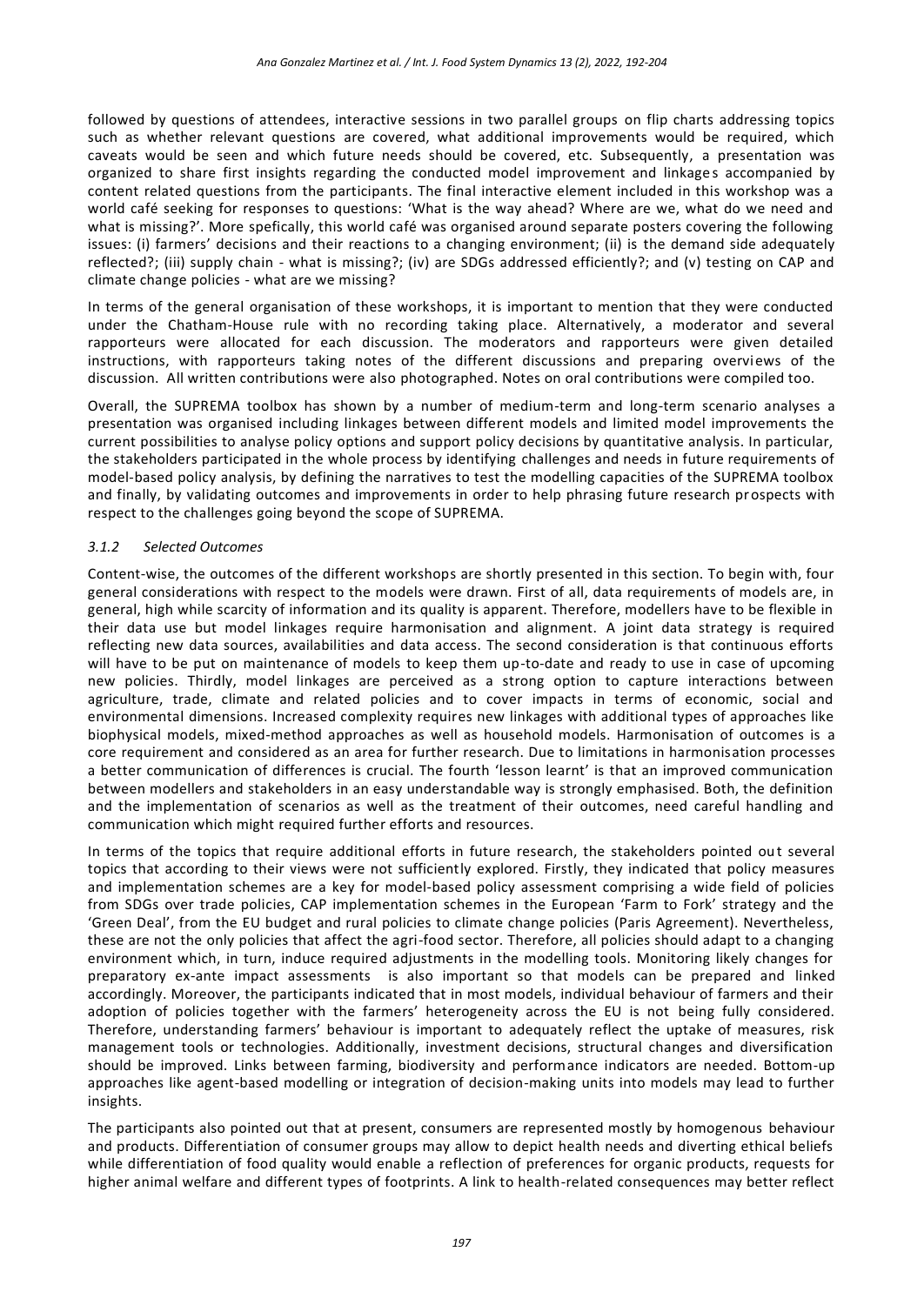impacts of dietary changes and the implementation of a food system approach would capture economic, social and environmental impacts simultaneously. Furthermore, according to the stakeholders, the representation of the value chain is another topic not sufficiently addressed. In particular, the coverage of the whole value chain would help to assess impacts across the whole agri-food system from primary production to the final use including residues or waste. In this sense, the representation of the complex relationships between involved agents and decision processes would connect consumers/citizens with producers. Currently, the value chains are only modelled in a stylized manner at aggregated levels. Price transmission, concentration, market power and specialisation in the value chain and the (bargaining) position of farmers are also elements that deserve further research.

Furthermore, other topics that should be better modelled are related to the expansion of the bioeconomy and the monitoring of the progress achieved in terms of sustainability objectives. In terms of the former, the need for assessing the transition of the fossil resource-based economy into a sustainable bio-based economy. Since this process is partly unknown and expected interactions are manifold, research is needed for modelling this transition. For a proper representation, data and parameters of material flows for bio-material and bio-energy, waste, and residues as well as fossil-based substitutions are needed to better reflect circularity. Regarding sustainability, there is a pressing need for indicators that reflect outcomes in terms of economic, environmental and social dimensions. The study of climate change also requires a good biophysical representation of agriculture, including its interaction with the biosphere. Currently, most efforts to reduce  $CO_2$ -equivalent emissions are on primary production; but the coverage of  $CO<sub>2</sub>$  or methane footprints along the whole supply chain show room for improvements. Therefore, a 'circular' approach should model nutrient cycles with reduced fertiliser use, lower feed imports and decreased nutrient losses to the environment. Coverage of footprints may be strengthened by a combination with LCA approaches.

Finally, new technologies and innovation processes, as well as their adoption play an important role in agriculture GHG mitigation and are another priority for future modelling according to the participating stakeholders. Improved technology may reduce emissions but it is mostly exogenously treated in models. In particular, stakeholders requested model adjustments to capture innovations in input use and climate change mitigation and also put an emphasis on new technologies concerning digitalisation and automated processes on farms and in supply chains. For further details on the outcomes of this series of workshops the reader is referred to Salamon et al. (2018b), Havlik et al. (2019) and Salamon et al. (2020b)

#### **3.2 Stakeholder and expert involvement in the context of a scenario study on perspectives for Dutch agriculture in 2050**

The Dutch example of stakeholder and expert involvement took place in the context of a scenario study on perspectives for Dutch agriculture in 2050 . This study was launched by the Dutch Ministry of Agriculture, Nature and Food Quality based on the idea of allowing private stakeholder organizations to come up with their own proposals and solutions to address the longer term GHG reduction commitments the Dutch government had made, i.e. in the Paris Agreement. The rationale for this study was the need to get more insight into the consequences of possible future developments for Dutch agriculture when pursuing those future climate and environmental targets.

### *3.2.1 Set-up of the Stakeholder Involvement*

The stakeholders invited were selected from a set of societal organisations with broad interests, ranging from directly involved actors in the sector such as farmers, food processors and agribusiness to the non-governmental organisations with interest on environment, animal welfare and biodiversity among others. The organisations could change during the process. In general, they were represented by one person and a replacement but also the involved persons could change during this participatory process. In general, about 25 groups were present. Originally, the government indicated the groups that should be invited but others groups could be added as well. An emphasis was put on the dialogue and the exchange between those groups with diverging interests. Discussions were conducted mostly as round table discussions supported by presentations, notes on white boards and flip charts.

The meetings were chaired by an independent and well-known former politician appointed by the government with a clear given mandate. This person had the incentive to come with proposals shared by a wide stakeholder group and fit the challenging policy objectives. Government representatives were not regarded as stakeholders in the process. Although they were joining the meetings, government officials were only involved as observers and supported the process by secretariat-services.

Additionally, experts in the field were invited at different stages of the process. The NGO initiating the process together with the chair and a small executive committee were taking and executing the final decisions. Hence,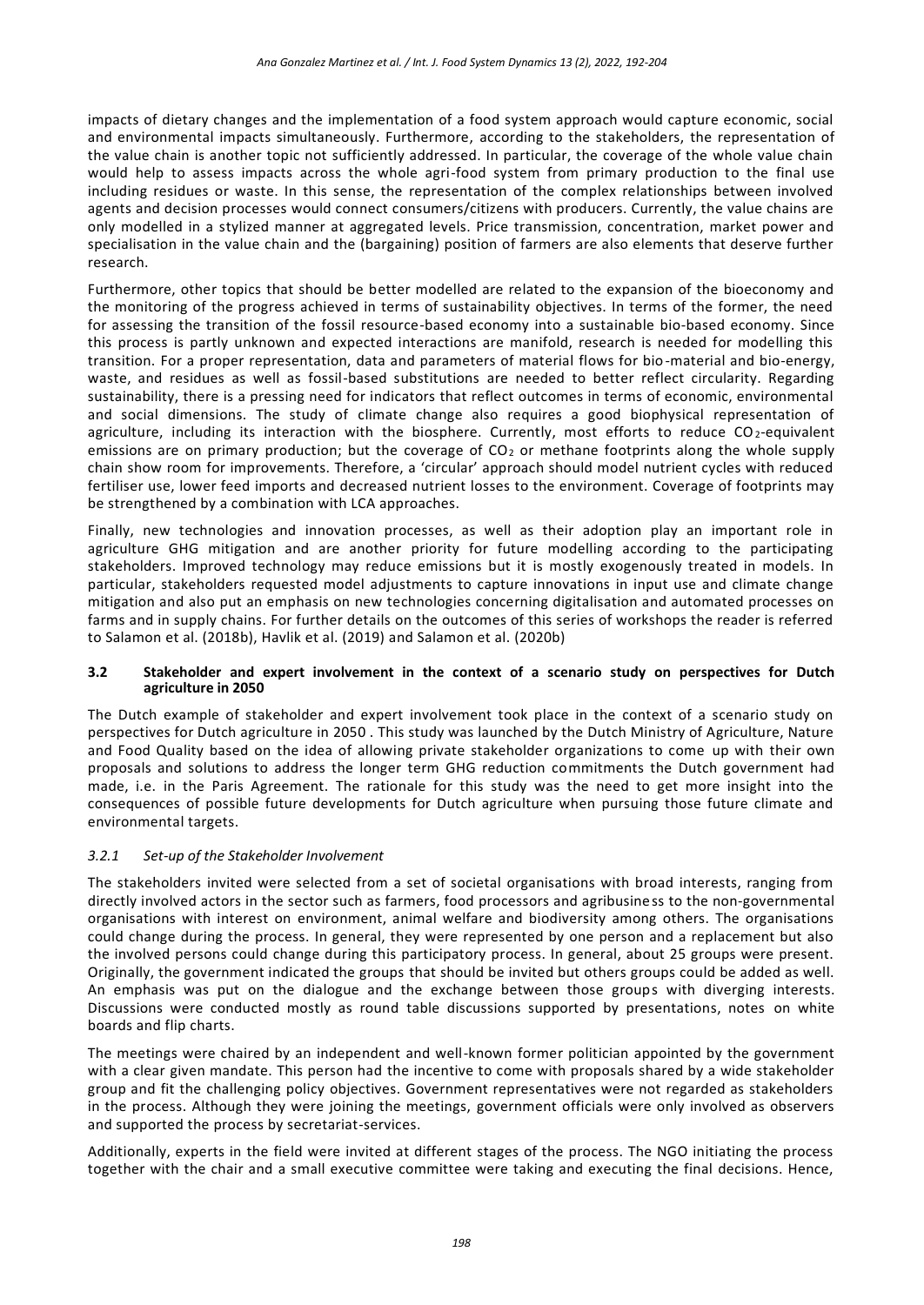stakeholders themselves could also invite additional researchers or present studies to support their positions. Experts and researchers did not take final decisions on values or parameters unknown, but indicated related uncertainties. If experts had to provide scores these were mostly done by rankings.

Basic ideas on different scenarios were derived from the stakeholder participating process. Nevertheless, this process also depicted that very opposing and conflicting interests of the stakeholders involved limited the possibilities of finding applicable solutions. During the process, researchers took on a mediator role and the final scenarios were the outcomes of an interactive process involving stakeholders and researchers, where researchers contributed additional knowledge in areas with high complexity, added insights in trade-offs and 'slacks'. The mentioned slacks comprise possibilities to make adjustments to scenarios aiming to keep their original orientation but satisfying stakeholders' interests as much as possible - utilising all the Pareto-improving options that the group was able to agree on.

Designing the scenarios was a challenging task since the stakeholders had conflicting interests, e.g. should the livestock reductions affect all the sectors in a proportional way or should those sectors that pollute more face stronger reductions or should the reductions consider contributions of the sector to the value added, etc. Therefore, the participating stakeholders found it difficult to commit themselves to certain story lines. This conflict was solved by relying on model outcomes that transparently showed which could be the most suitable ('the optimum') livestock reductions which could be implemented complying with the environmental regulation of the Netherlands. Stakeholders were confronted with those outcomes so that they could react to them, validate or reject them if they were not plausible. The uncertainty in the process was perceived as severe and made participants careful in expressing clear opinions.

Despite the problems mentioned above the experience was perceived as highly positive. In the context of the Dutch policy agenda the topic of the study was considered as a highly sensitive one and therefore all interactions helped to engage the stakeholders in the study and the modelling exercise. The process was also very useful from the point of view of gathering expert information and creating a joint commitment and engagement with the final results.

### *3.2.2 Selected outcomes*

Four different scenarios have been developed in close cooperation with stakeholders and with additional input from experts. An overview of the scenarios is provided in Figure 1, positioning them along two dimensions: (i) the environmental operating space; and (ii) the farm strategy for development or agricultural orientation.

The execution of the modelling exercise related to this study (see, Gonzalez-Martinez et al., 2021b) raised several issues, one of them being related to the determination of future environmental emission coefficients. The selected 2050 horizon imposed difficulties in the sense that one has to form a good judgement about the available emission reduction and abatement technologies during the period 2020-2050. Part of these are already known, but for several others the existing knowledge at the time was very limited. This is the case as certain technical measures that farmers can take are still at an embryonal stage of development. There were also futuristic technologies, directions that could offer potential, but which were not really developed yet. The uncertainty was not only coming from the availability of emission reducing technologies, but also about the potential degree and speed of farmers adopting such measures. An important issue here was that the changed policy context (more strict future emission standards) could affect the implicit incentives to adopt new measures), whereas side policies (e.g. subsidies from the future CAP) could also influence the economic incentives associated with farmers' adoption of technoogy.

The economic dimension was not only of interest because of the impacts it could have on farmer technology adoption, and for that reason on the reduction of environmental emissions by the adoption of technical measures. There was also a direct interest regarding the implications in terms of farm income . On the one hand, the Ministry of Agriculture and stakeholder groups, e.g. farmer unions, wanted to have insight into the consequences on the income for farmers. But on the other hand, it was also felt that financially viable farms would be needed in order to have them make the required future investments.

In terms of the modelling exercise, it is important to clarify that market impacts regarding product revenues and agricultural inputs of which feed is the most important one could be assessed, but neither the cost of measures nor the associated investments were considered. In order to estimate the costs and benefits, a group of farming and sector experts was consulted. This consultation took place in two rounds. In the first round, experts were introduced to the setting and types of measures under discussion. This action delivered insights into the different aspects of the potential new, but still largely unknown, measures. The interaction between researchers and experts helped to get a better view on potential costs and revenues. In the first, a round table discussion possible analogies between potential 'new measures' and already existing ones were discussed. It became clear that it would be impossible to make reliable quantitative estimates. In the second round, experts were provided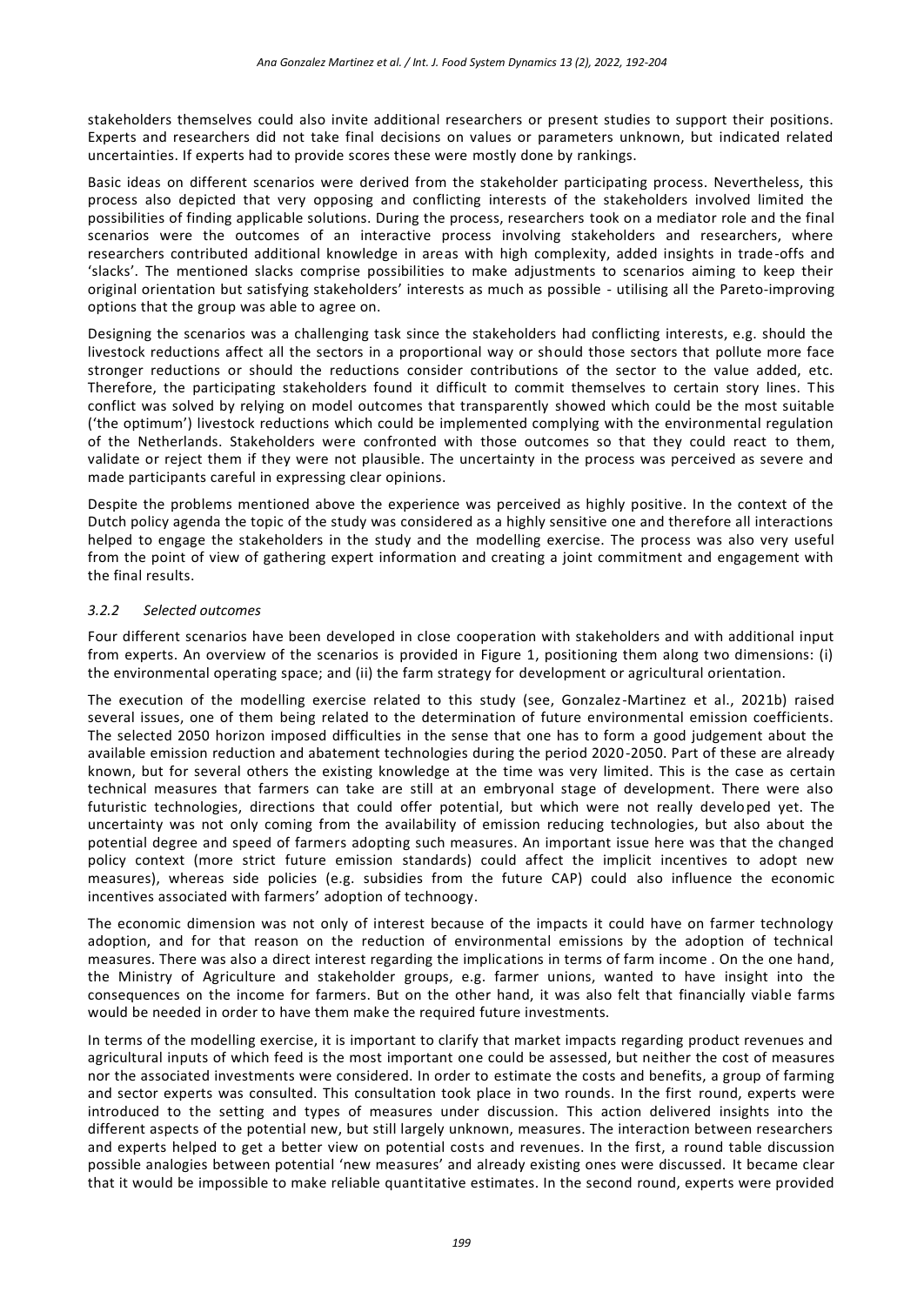with score sheets and requested to score a set of potential new measures in a qualitative way. Based on this information 'average scores' for each of the selected measures were calculated. Additionally, experts were given the opportunity to react and comment on the outcomes.



Figure 1. Four scenarios, characterizing potential pathways for the development of Dutch agriculture (Source: Lesschen et al., 2020)

As an illustration, the outcomes for the dairy and arable sector are presented in Tables 1 and 2. The qualitative scores indicate expected cost and revenue changes relative to the reference scenario at primary production level of two farm types, i.e. dairy and arable. Several cost entries were considered: land prices, costs associated with manure disposal, direct costs, costs associated with buildings, labour and contractor costs. With respect to the farmers' revenues, the experts were asked about market impacts (price changes), the potential to sell products at a premium (green label), and the revenues that farmers could obtain from providing other services, e.g. green services, biodiversity outputs, etc. among others.

The estimates were 'composite estimates' in which experts tried to make estimates for the different scenarios, where farmers were assumed to adopt scenario-specific sets of measures (see details in Lesschen et al., 2020). In Tables 1 and 2, A + indicates an increase relative to the reference scenario. In case of a stronger effect the experts could use ++, or even +++. The reader should note that a cost a + indicated a higher cost, which will then have a negative impact on farm income.

| Qualitative evaluation of different mitigation scenarios in costs and returns for dairy farms (relative to the reference scenario) |                             |           |           |                                            |                                               |                 |            |           |  |  |  |  |
|------------------------------------------------------------------------------------------------------------------------------------|-----------------------------|-----------|-----------|--------------------------------------------|-----------------------------------------------|-----------------|------------|-----------|--|--|--|--|
| Sector:                                                                                                                            |                             |           |           | <b>Expected differences in costs item:</b> | <b>Expected differences in development of</b> |                 |            |           |  |  |  |  |
| dairy                                                                                                                              | farmer revenues because of: |           |           |                                            |                                               |                 |            |           |  |  |  |  |
| Mitigation                                                                                                                         | Land                        | Manure    | Direct    | <b>Buildings</b>                           | Labour,                                       | Price changes   | Premium    | Other     |  |  |  |  |
| scenario:                                                                                                                          |                             | disposal  | $costs*$  |                                            | contractors,                                  | (supply/demand) | value from | services  |  |  |  |  |
|                                                                                                                                    |                             |           |           |                                            | machines                                      |                 | markets    |           |  |  |  |  |
|                                                                                                                                    |                             |           |           |                                            |                                               |                 |            |           |  |  |  |  |
| Business as usual                                                                                                                  | 0                           | $\ddot{}$ | $\ddot{}$ | $++$                                       | $\ddot{}$                                     | 0               | $\ddot{}$  | 0         |  |  |  |  |
| Nature inclusive -                                                                                                                 | $^{++}$                     |           | $\ddot{}$ | $\ddot{}$                                  | $\ddot{}$                                     | 0               | $\ddot{}$  | $\ddot{}$ |  |  |  |  |
| EU challenge                                                                                                                       |                             |           |           |                                            |                                               |                 |            |           |  |  |  |  |
| Productivity driven                                                                                                                | $\ddot{}$                   | $++$      | $++$      | $^{+++}$                                   | $+$                                           | $\Omega$        | $\ddot{}$  | 0         |  |  |  |  |
| - NL challenge                                                                                                                     |                             |           |           |                                            |                                               |                 |            |           |  |  |  |  |
| Nature inclusive -                                                                                                                 | $^{++}$                     |           | $\ddot{}$ | $\ddot{}$                                  | $\ddot{}$                                     | 0               | $\ddot{}$  | $\ddot{}$ |  |  |  |  |
| NL challenge                                                                                                                       |                             |           |           |                                            |                                               |                 |            |           |  |  |  |  |

**Table 1.** Qualitative evaluation of different mitigation scenarios in costs and returns for dairy farms (relative to the reference scenario)

\*) Costs for resources (energy, feed, seed, plant protection, fertilizers) and animal-related costs (e.g. veterinary services) . Source: Lesschen et al. (2020); Gonzalez-Martinez et al. (2021b)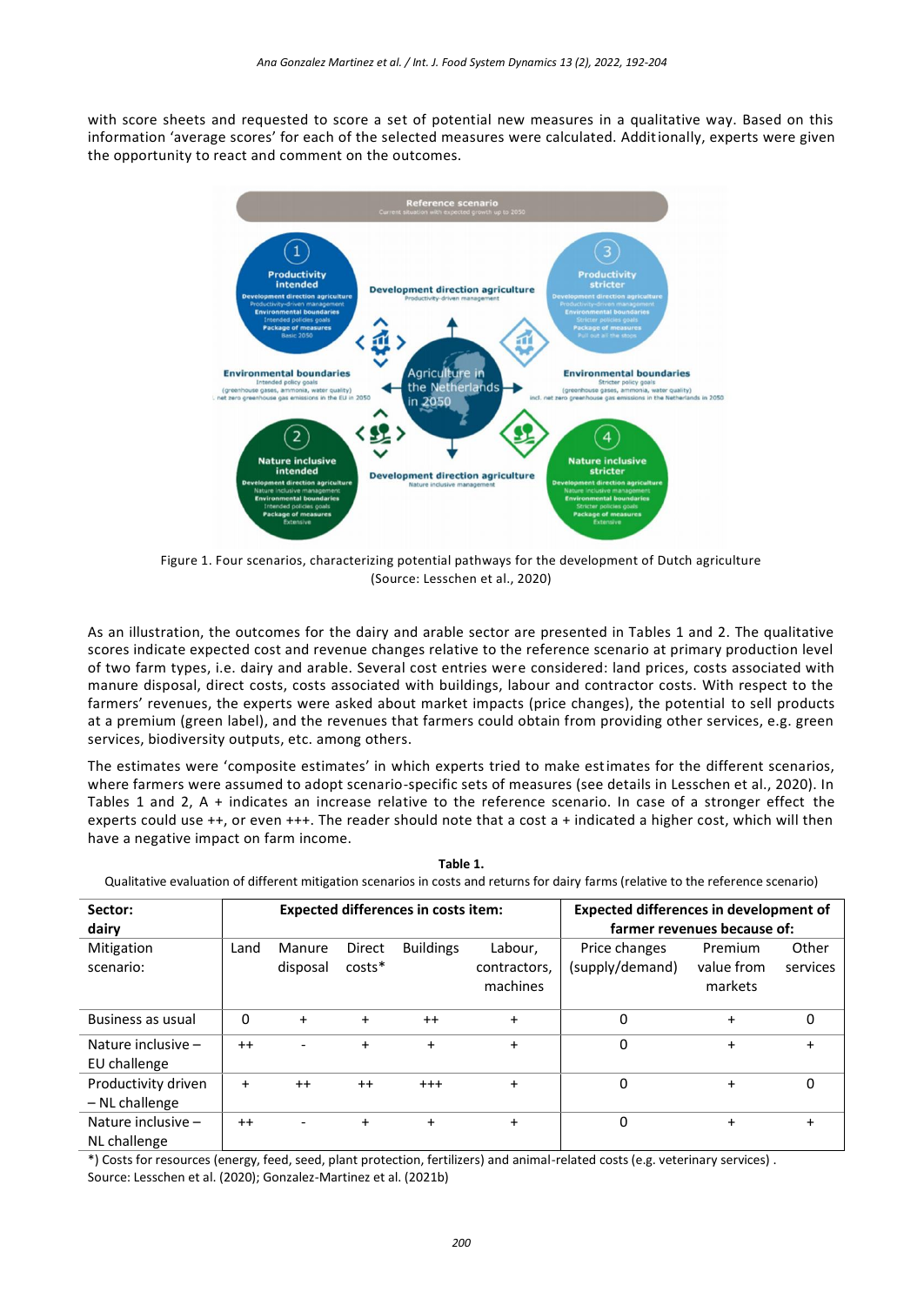| Sector:<br>arable                     |           |                    |                    | <b>Expected differences in costs item:</b> | <b>Expected differences in development of</b><br>farmer revenues because of: |                                  |                                  |                   |
|---------------------------------------|-----------|--------------------|--------------------|--------------------------------------------|------------------------------------------------------------------------------|----------------------------------|----------------------------------|-------------------|
| Mitigation scenario:                  | Land      | Manure<br>disposal | Direct<br>$costs*$ | <b>Buildings</b>                           | Labour,<br>contractors,<br>machines                                          | Price changes<br>(supply/demand) | Premium<br>value from<br>markets | Other<br>services |
| Business as usual                     | $\ddot{}$ | $\mathbf{0}$       | $\Omega$           | 0                                          | 0                                                                            | 0                                | 0                                | 0                 |
| Nature inclusive -<br>EU challenge    | 0         | $+$                | $\ddot{}$          | 0                                          | $\ddot{}$                                                                    | 0                                | $\ddot{}$                        | $\ddot{}$         |
| Productivity driven<br>- NL challenge |           | $^{++}$            | $\ddot{}$          | $\ddot{}$                                  | $+$                                                                          | $\ddot{}$                        | 0                                | $\Omega$          |
| Nature inclusive $-$<br>NL challenge  |           | $^{+++}$           | $++$               | $\ddot{}$                                  | $\ddot{}$                                                                    | $\ddot{}$                        | $\ddot{}$                        | +                 |

**Table 2**. Qualitative evaluation of different mitigation scenarios in costs and returns for arable farms (relative to the reference scenario)

\*) Costs for resources (energy, feed, seed, plant protection, fertilizers) and animal-related costs (e.g. veterinary services). Source: Lesschen et al. (2020); Gonzalez-Martinez et al. (2021b)

# **4 Findings with respect to the processes**

In principle, the mentioned stakeholder workshops have worked well to generate contributions to the two projects which dealt with model-based work. The stakeholder workshops depicted a number of similarities but also several distinctions in their function and consequently in their structure and their course of actions. The remainder of this section is devoted to further compare the two experiences, to extract commonalities and differences and to point out difficulties which should be avoided.

Both stakeholder involvement processes took place during a similar time span. Nevertheless, the first one, although Brussels-based, was intended to capture input across the whole EU and was conducted in English. In contrast, the geographical scope of the second one was the Netherlands and the discussion was held in Dutch. This had consequences for the participation of stakeholders who were required to speak English in the first case, this being the 'mother tongue' for only a few. Previously to the workshop, a number of invitees raised concerns whether they would be able to properly express themselves in English and turned down the invitation to participate in the stakeholder workshops. Additionally, their required travel effort was significantly higher if they were not based in Brussels and especially representatives from businesses on the outskirts of the EU claimed high expenditures for the travels involved as a reason to cancel their participation although travel expenses were reimbursed. In this respect, organizing the first SUPREMA workshop back-to-back to another workshop partly helped to overcome the problem.

Financial resources reuqired for both stakeholder processes were relatively high compared to other instruments. First of all, they included significant costs like travel expenses, catering, materials and such.An even higher impact had the personal costs of the involved researchers and other personal in the workshops for the organisation, concept development, preparation of inputs, conduction of concepts, registration and analysis of outcomes. Secondly, the required effort may vary if recording is possible (keeping in mind that the Chatham-House rule applies) and is especially high if external personnel is hired and provided with incentives like in the case of the 'Climate Table' workshop. Those costs are often good investments but increase the pressure to come up with results in the process although there are no guarantees. That way including stakeholder workshops in projects could constitute a significant burden on the overall budget as the actual incurred costs are often underestimated and only partly covered by foreseen resources.

The number of stakeholder groups and the diversity across those groups in knowledge and involvement in the respective processes increases the required efforts for preparing the workshops. This is strongly influenced by the topic of stakeholder workshops which was quite challenging in both workshops as a number of stakeholders did not feel knowledgeable enough and inadequately prepared to deal with models and model results. In this context the personal involvement or interests play a major role in their voiced interventions. In most cases the involvement was much higher in the 'Climate Table' workshop as it was indicated that an achieved solution based on a workable consensus could find entry into the Dutch implementation schemes. On the one hand, that increased the commitment towards active participation in the process, while on the other hand, the complex interactions of measures to be validated and the option to influence the outcomes directly increased the risk not to voice opinions in order to avoid 'wrong' decisions. Additional efforts by the researchers were required to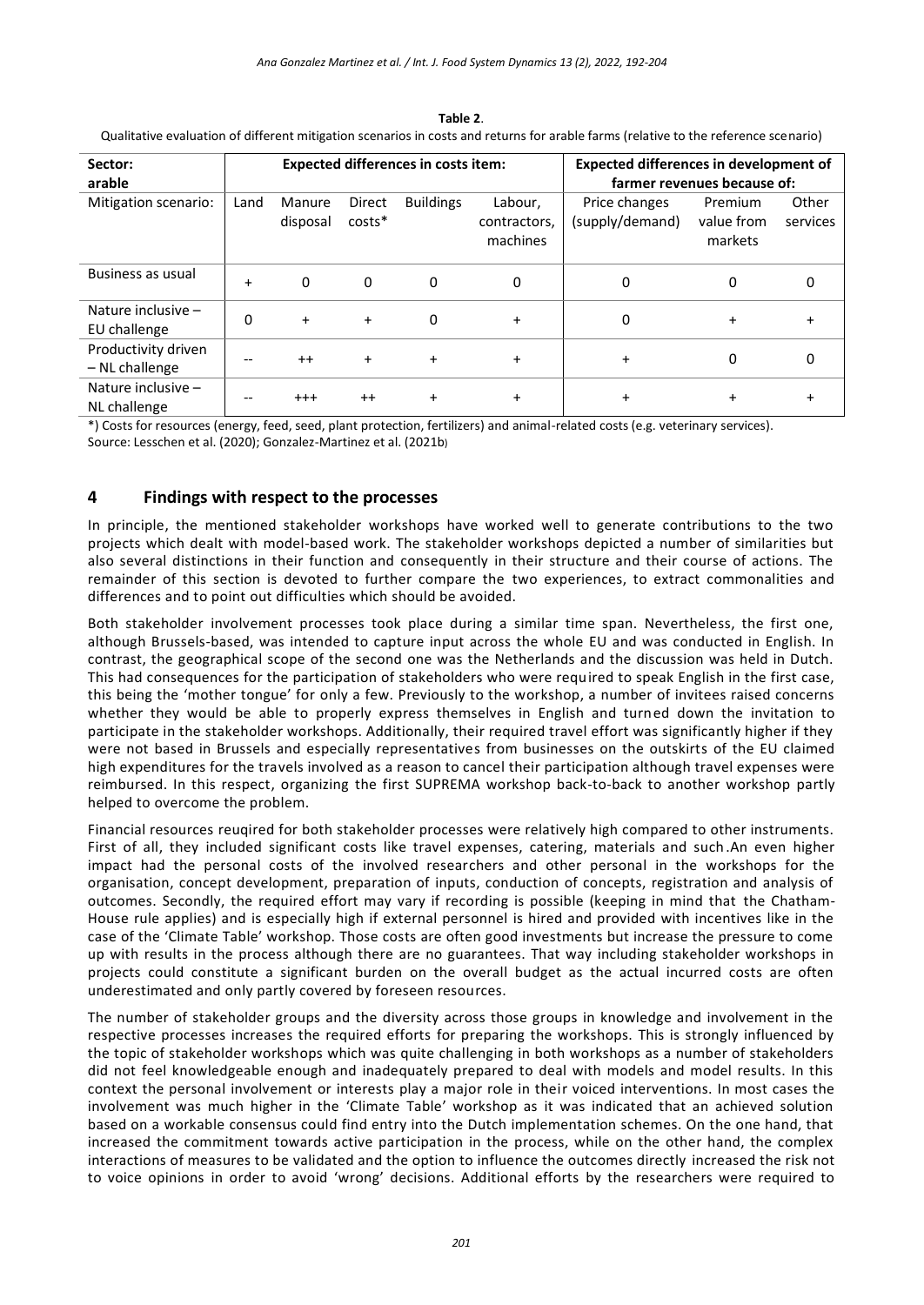overcome the problem which aimed to close knowledge gaps. In case of the SUPREMA workshops, personal involvement was in most cases limited to 'only' future challenges and needs in modelling and requirements for future research prospects were to be compiled together with narratives for testing the toolbox. Here, in contrast, the low level of personal involvement also led to a certain reluctance to voice opinions because some participants did not feel as well equipped to contribute to topics in the realm of modelling as others so that not all were engaged with the same intensity. Hence, it was an explicit objective of the workshops to engage all relevant societal groups not only academics or district groups that could be addressed easier.

Although the workshops included respectively between 25 and 35 participants each, not all elements gained the same attention and active contributions. In general, contributions in smaller groups (group discussions) were easier to gain. Therefore, discussions in sub-groups were given preference, where applicable; hence, discussions in sub-groups require significant additional efforts and staff in the cases where recording in not an option. As a positive trade-off they provide useful insights into stakeholders' perceptions, interests, and values from their individual perspective but it is difficult to apply them to balance diverting interests and values.

'Running world cafés' were organized to gain additional contributions and insights into already compiled results. Those elements require sufficient room for participants to move from one 'action point', e.g. flipcharts, posters, etc., to another. As the available space was limited participants, at least partly, were reluctant to move between groups and had to be motivated to do so. That may have led to the fact of even additional comments and contributions.

Round table discussions or open discussions worked quite well for defining the scenario narratives a nd resulted in active contributions as long as no different options of diverting interest groups had to be balanced against each other. In contrast, validating scenario results in open discussions or round-table discussions strongly depended on ex-ante knowledge of participants, interests and values as well as on the participants' personalities. Therefore, providing contributions and comments on cards combined with discussions at flipcharts often resulted in better responses as stakeholders had more time to reflect about their possible contributions as well as more time to reflect on expressing them in English. It was helpful to then motivate stakeholders to explain their interventions. In the analysis, the written cards proved valuable in itself especially for further analysis. Provision of scores by ranks or points to items at the flipcharts also received quite positive active stakeholder participation. In the latter, they were given a limited number of points which they were asked to distribute according to their perceived importance. Participants were not required to justify their choices.

The willingness to contribute was lower when it was necessary to balances different interests and values during the Climate Table workshops which could be regarded as semi-regulatory processes. Designing choices for the scenarios included numerous conflicting interests, e.g. should the livestock reductions affect all the sectors in a proportional way, should those sectors that pollute more face stronger reductions, should the reductions be made account the contribution of the sector to the value added of agriculture, etc. The taken choices had to be defended and there was a feeling that choices had to be justified to the outside world as well. These conflicts required efforts to be solved by outcomes of an optimisation model indicating in a transparent way which could be most suitable ('the optimum') livestock reduction that could be implemented complying with the environmental regulation of the Netherlands. This process was helped by researchers who added additional knowledge as well as by a respected and well-know chair person.

## **5 Conclusions**

Stakeholder engagement involves actors in a learning process, where these actors may also be affected by the decisions or may influence the implementation of decisions. In this respect, the 'SUPREMA' stakeholder approach follows the lines of the classical approach of this learning process with stakeholders being involved to gain additional insights into different subjects That they may already have knowledge about. These actors may be, in turn, involved in preparing decisions, they may seek additional knowledge to support their own decision making or they may be affected by decision of others in future. They supported in defining a r esearch agenda to prepare models so that they will be enabled to support future decision making. In contrast, the 'Climate Table' stakeholder workshop resembles a stakeholder involvement in the regulatory process as it is aimed at making choices to address the longer term GHG reduction commitments made by the Dutch government (Paris Agreement). In the case of this second approach, stakeholders' involvement and concerns were much deeper. This can be considered as an advantage and disadvantage at the same time, since participants had to justify and defend choices. In both projects the stakeholder workshops generally worked well to generate expected outcomes.

Nevertheless, the stakeholder involvement depicts several limitations. Perception of participants can v ary over time and are influenced by the respective circumstances when the workshops are being conducted. The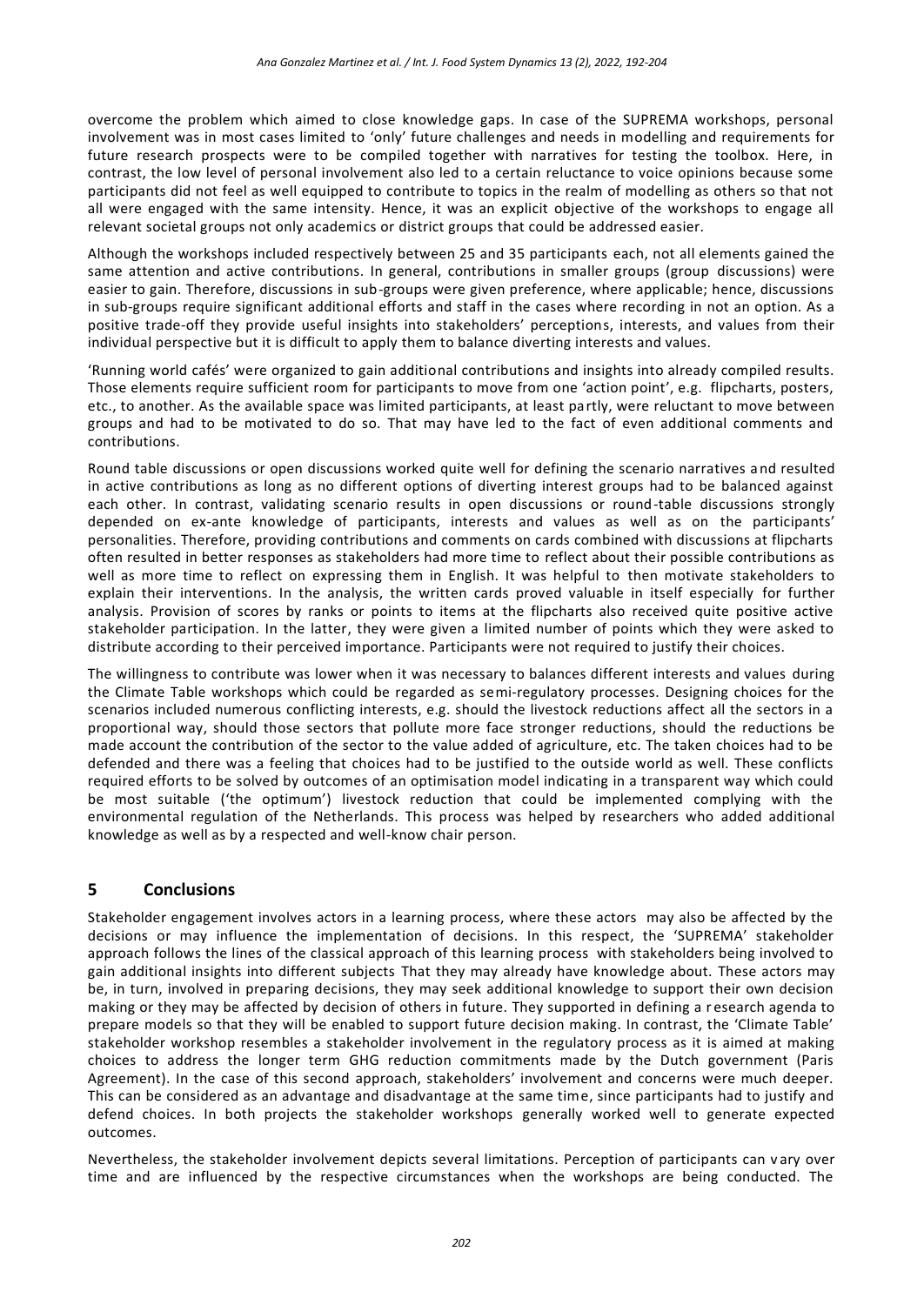composition of the participants and their personalities may also have an influence on the outcomes as well as discussed topics and decisions. Stakeholders' participation depends on the topic at hand. For example, if a topic or decision affect a stakeholder in a strong manner the person is more willing to participate. Morevoer, it requires considerable efforts to achieve a balanced participation across groups, to conduct structured discussion as well as to motivate an active participation. The broader the regional scope is which should be reflected the outcomes the more difficult it is to achieve it. It is easier to conduct stakeholder workshops in one country, e.g. The Netherlands, than for the whole EU.

More specifically, a way out when considering a pan-European case could be to organize several workshops in different EU Member States but this dramatically increases the cost. Often there is a compromise to conduct the workshops in Brussels especially if policy and administration should be represented mostly requiring travel of other participants. A combination of different events may also ease the required efforts. Another challenge that can emanate in this type of 'international' setting is the language barrier. This is difficult to overcome as the lowest common denominator is to use English and not all stakeholders feel well equipped enough to actively contribute to the discussion when it is held in this language. A solution might be to have small regional online workshops in several countries although they significantly limit bilateral interactions and often reduce discussions on most topics.

Experiences also depict that stakeholder involvement requires higher input if controversial topics are discussed. A broad involvement of researchers and also of experienced moderators or mediators help in the process. The application of different tools to provide insights into the consequences also proved useful. How this can be achieved is case-dependent but in total requires significant efforts. The mentioned elements indicate that stakeholder workshops are useful approaches but one should not underestimate the necessary efforts, the required personal and financial resources as well as other temporal expenditures.

## **References**

- Adams, S., Rhodes,T., and Lancaster, K. (2021). New directions for participatory modelling in health: Redistributing expertise in relation to localised matters of concern. Global Public Health. [https://doi.org/10.1080/17441692.2021.1998575.](https://doi.org/10.1080/17441692.2021.1998575)
- Basco-Carrera, L., Warren, A., van Beek, E., Jonoski, A., and Giardino, A. (2017). Collaborative modelling or participatory modelling? A framework for water resources management. *Environmental Modelling & Software*, **91**: 95-110.
- Barreteau, O., Bots, PWG., and Daniel, KA. (2010). A Framework for Clarifying "Participation" in Participatory Research to Prevent its Rejection for the Wrong Reasons*. Ecology and Society*, **15**.
- Gonzalez-Martinez, A., Jongeneel, R., and Salamon, P. (2021a). Lighting on the Road to Explore Future Directions for Agricultural Modelling in the EU – some Considerations on what Needs to be Done. *Int. J. Food System Dynamics*, **12**(3): 287-300.
- Gonzalez-Martinez, A., Jongeneel, R., Kros, H., Lesschen, JP., de Vries, M ., Reijs, J., and Verhoog, D. (2021b). Aligning Agricultural Production and Environmental Regulation in the Netherlands: An Exercise for Bringing together Economic and Biophysical Models., Land Use Policy, **105:** 105388, [https://doi.org/10.1016/j.landusepol.2021.105388.](https://doi.org/10.1016/j.landusepol.2021.105388)
- Geurts, JLA., Joldersma, C. (2001). Methodology for participatory policy analysis. *European Journal of Operational Research*, **128**: 300–310.
- Havlik, P., Jongeneel, R., Salamon, P., Barreiro-Hurle, J ., Rau, ML ., Witzke, P., Brouwer, F., Frank, S., Banse,M., and Zirngibl, M. (2019). Deliverable 1.3: Narratives for implementation in impact assessments. Project Support for Policy Relevant Modelling of Agriculture (SUPREMA).
- Hare, M., Letcher, RA., and Jakeman, AJ. (2003). Participatory Modelling in Natural Resource Management: A Comparison of Four Case Studies*. Integrated Assessment*, **4**: 62–72.
- Hedelin, B., Evers, M., Alkan-Olsson, J., and Jonsson, A. (2017). Participatory modelling for sustainable development: Key issues derived from five cases of natural resource and disaster risk management. *Environmental Science & Policy*, **76**: 185-196.
- Leitschuh-Fecht, H., Bergius, S. (2007). Stakeholder Dialoge können besser werden. In: *UmweltwirtschaftsForum*, **15**:3– 6.